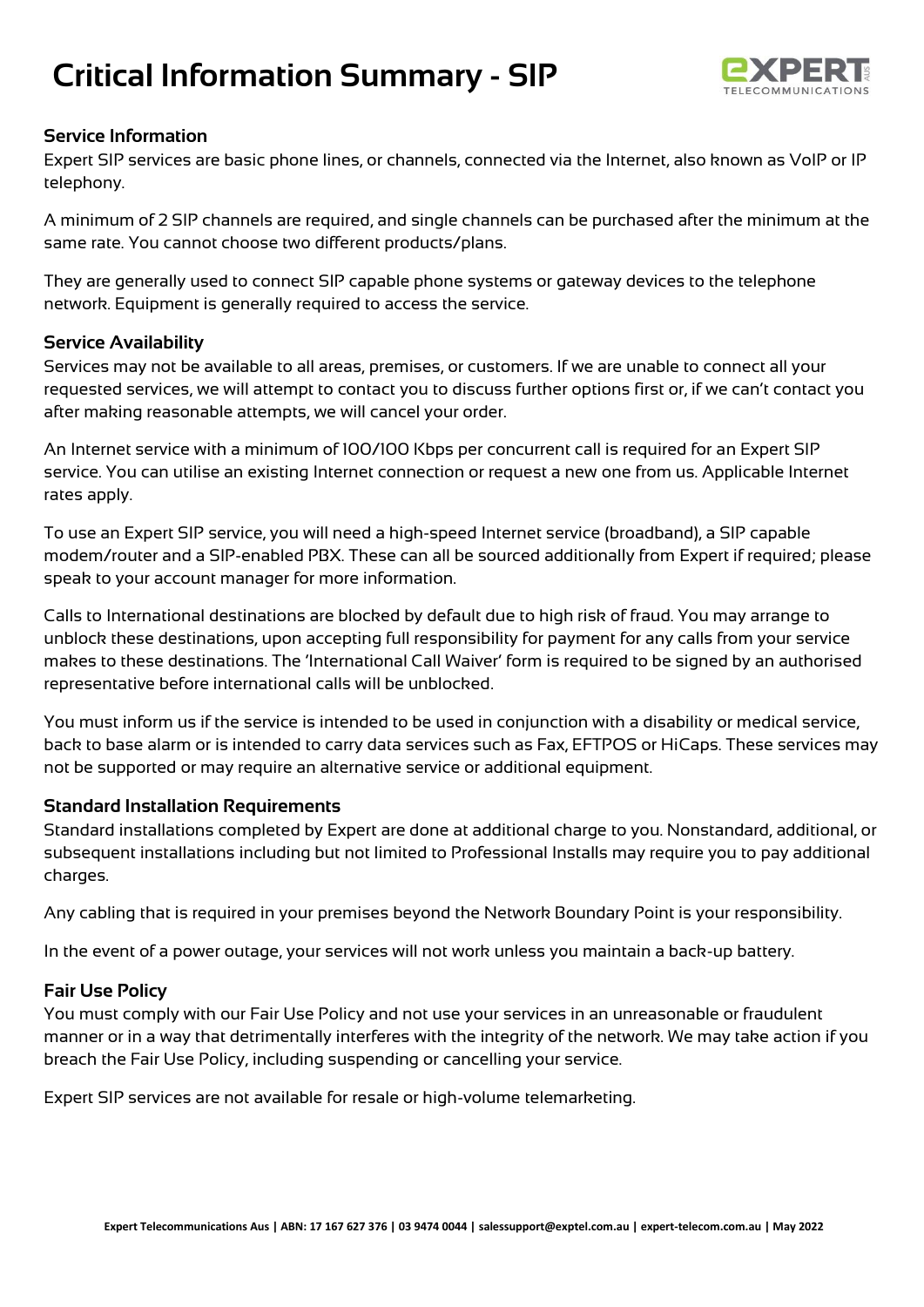# **Critical Information Summary – SIP**



## **Understanding My Bill**

Your bill is issued on the same date each month. You're billed in advance for the minimum monthly charge, and in arrears for any usage not included in your plan. You may also be charged for individual services until all those in your plan are connected, so your first few bills may be higher or lower than expected. When you start or change your plan part way through a billing period, your first bill will have additional charges.

## **Pricing Information**

| <b>Product</b>                              | <b>PAYG</b>                      | <b>Value</b>        | <b>Value Plus</b>   | <b>Premium</b>      |
|---------------------------------------------|----------------------------------|---------------------|---------------------|---------------------|
| <b>Minimum Monthly</b><br><b>Access Fee</b> | \$11.00 per channel              | \$22.00 per channel | \$35.00 per channel | \$50.00 per channel |
| <b>Local Calls</b>                          | \$0.11 per call                  | Included            | Included            | Included            |
| <b>National Calls</b>                       | \$0.11 per minute                | Included            | Included            | Included            |
| <b>Mobile Calls</b>                         | \$0.22 per minute                | \$0.22 per minute   | Included            | Included            |
| <b>13/1300 Calls</b>                        | \$0.44 per call                  | \$0.44 per call     | \$0.44 per call     | Included            |
| <b>International</b>                        | Pricing available on our website |                     |                     |                     |
| <b>Minimum Cost</b><br>(24-month term)      | \$528.00                         | \$1,056.00          | \$1,584.00          | \$2,400.00          |
| <b>Minimum Cost</b><br>(36-month term)      | \$792.00                         | \$1,584.00          | \$2,376.00          | \$3,600.00          |

## **Changes To Your Plan**

From time to time, we may make changes to our plans (including price and inclusions), and we may need move you to a new plan (which may cost more). This is only applicable if you are out of contract.

If we change your plan or move you to a new plan:

- (a) We'll give you at least 30 days' notice before making changes or automatically moving you to the closest available plan.
- (b) If you don't like the changes or the new plan, you can choose a new plan, or cancel your plan. If you cancel, you'll need to pay out the remaining cost of your devices, accessories, or services in full.

## **Minimum Contract Term**

24 months (36 month also available)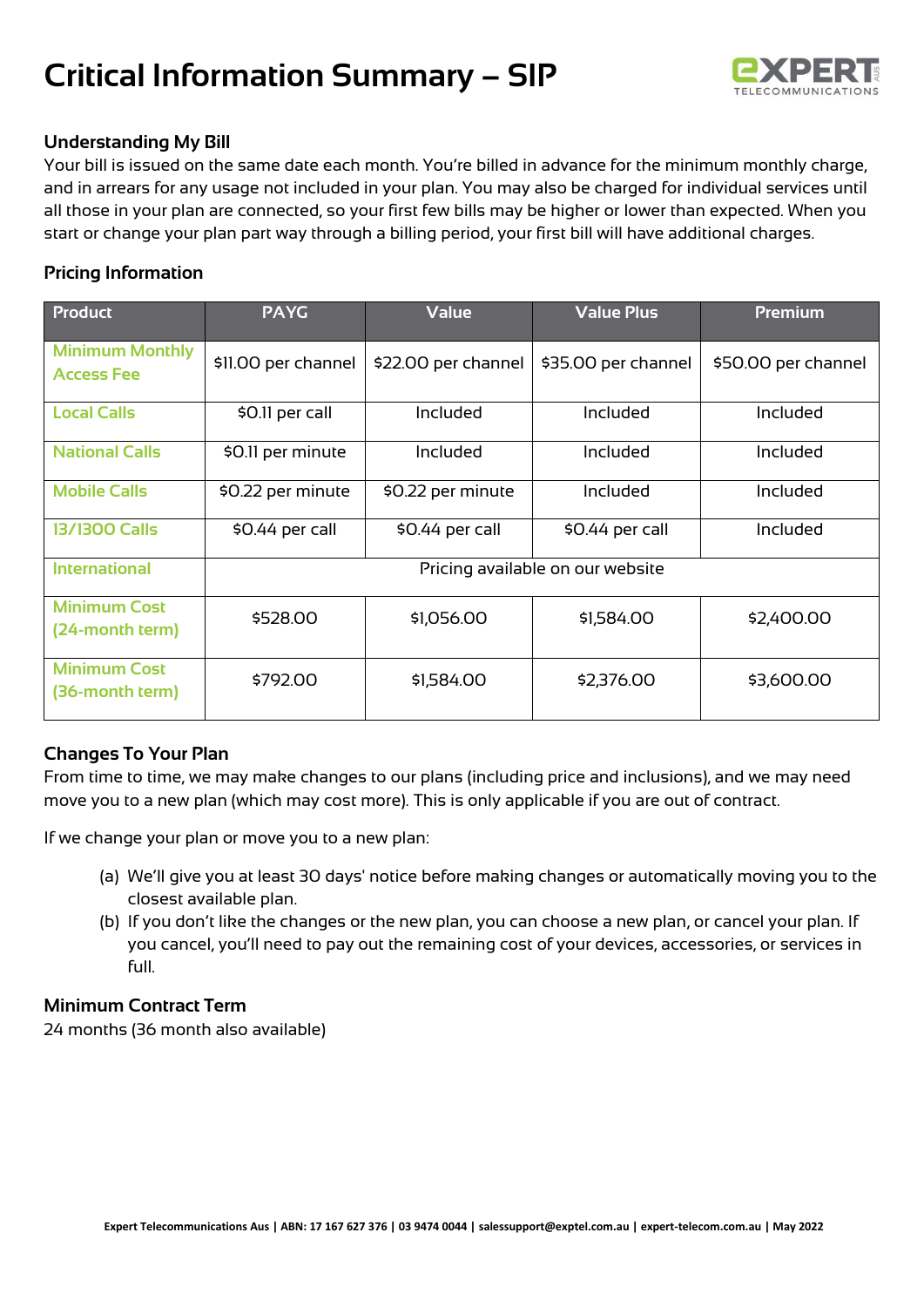# **Critical Information Summary – SIP**



## **Cancellation Policy**

Clients must give a minimum of 30 days' notice when cancelling service/s.

Notice of cancellation must be in writing.

- Either via email to salessupport@exptel.com.au
- OR in a letter addressed to 'The Sales Support Team' at 2/28A Albert Street, Preston VIC 3072.

Calculations of 'remaining months of agreement' will commence after this 30-day notice period.

## **Early Termination Charge**

If you cancel the SIP service within your 24 or 36-month term you will be charged '50% of the monthly access fee' multiplied by 'the number of months remaining', multiplied by 'the number of channels'.

If you are purchasing additional hardware such as a Modem or an Analogue Telephone Adapter (ATA) on a Monthly Repayment Option (MRO), cancelling within the repayment period will also trigger early repayment of the hardware.

SIP features such as Direct Indials or Fax-to-email, are classed as Value Added Services, and hold no contract term.

### **Moving Back To Copper**

If you take up this service, you will not be able to move back to a copper service. This service may not be appropriate if you require an uninterrupted phone service with access to 000 emergency services. Priority Assistance is not available on this service.

#### **Complaint Handling**

If for some reason you are not satisfied with the service we provide, please let us know so we can do our best to fix it. If you feel that we were unable to resolve your issue to your satisfaction, please email us at salessupport@exptel.com.au and request to escalate.

If you are still not satisfied with the steps taken by Expert to resolve your issue, you can seek assistance from the Telecommunications Industry Ombudsman (TIO). The TIO will only investigate complaints if you have already attempted to resolve your issue with Expert and is an option of last resort. Contact the TIO by visiting tio.com.au or by calling 1800 062 058.

## **Need Help? We're Here For You.**

Visit expert-telecom.com.au/contact-us/ for our support options. Call 03 9474 0044, to speak to someone about your plan or to obtain a copy of this summary in an alternative/accessible format. This is a summary only. The full legal terms for this service are available at expert-telecom.com.au/customers-termsconditions/